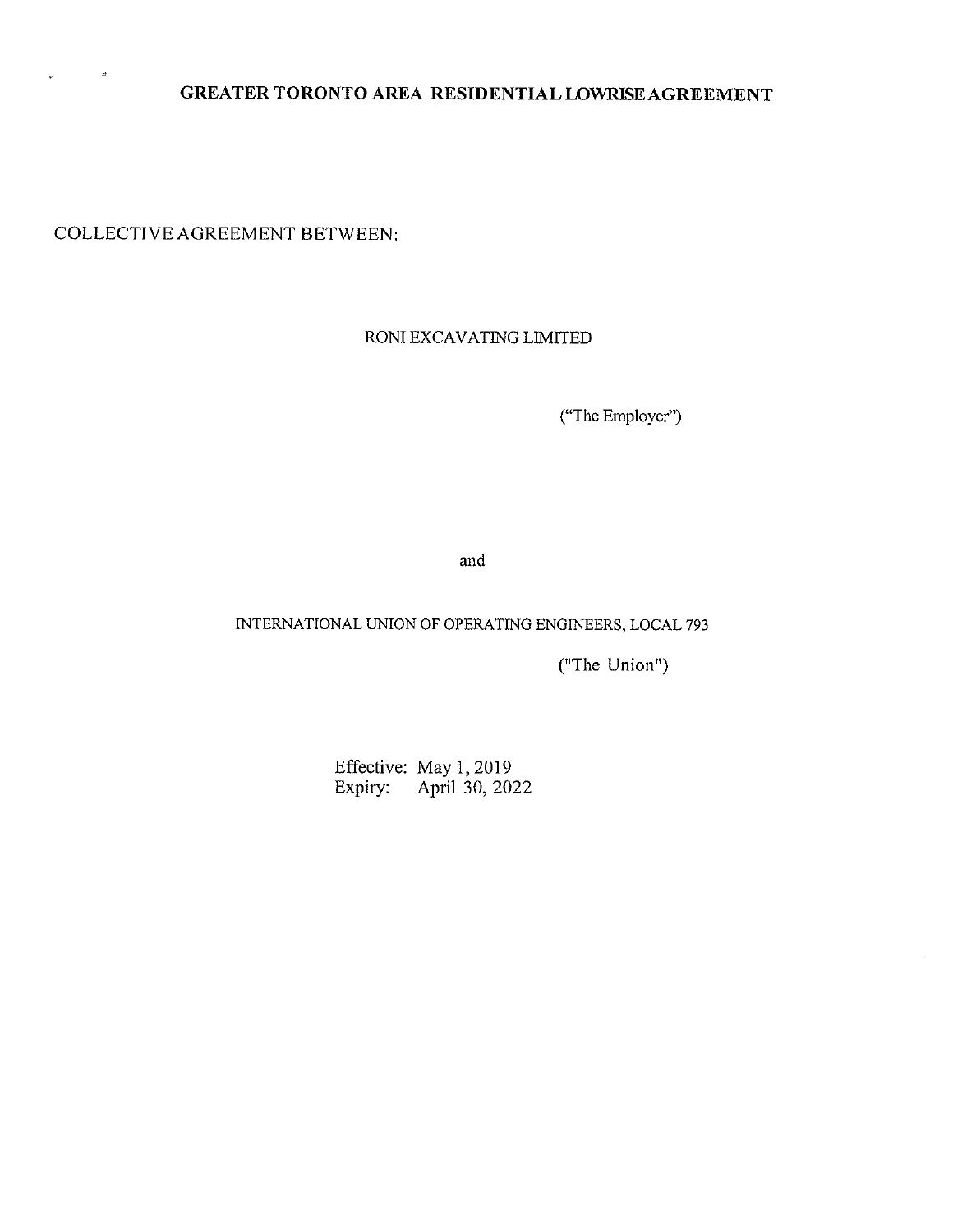Wherever the masculine gender is used it is deemed to refer as well to the feminine gender, as appropriate.

### **ARTICLE 1: RECOGNITION**

- **1.1** The Employer recognizes the Union as the sole and exclusive bargaining agent for all employees engaged in the operation of cranes, shovels, bulldozers and similar equipment, and those primarily engaged in the repairing and maintaining of same and those employees engaged as surveyors while working within the Ontario Labour Relations Board Areas number 8, 9 and 18 excluding the industrial, commercial and institutional sector of the construction industry, save and except non-working foremen and persons above the rank of non-working foreman.
- **1.2** The terms and conditions of this collective agreement shall apply to all residential lowrise construction as specifically described in this collective agreement. For all other work the employer shall apply and be bound by the current terms and conditions of employment of the Union's appropriate area/sector collective agreement.
- **1.3** Without limiting the generality of **Article 1.2** above, if an employer covered by this agreement engages in work other than Residential construction and such other work comes within the purview of the existing Provincial Collective Agreement between the Operating Engineers Employee Bargaining Agency and the Operating Engineers Employer Bargaining Agency, the employer agrees to be bound by the Provincial Collective Agreement and apply the full terms and conditions therein.
- **1.4** It is further agreed between the parties that for excavation & backfill of residential apartment & condominium buildings the Provincial Collective Agreement referred to in **Article 1.3** above shall apply.
- **1.5** Without limiting the generality of **Article 1.2** above, should the Employer perform any work falling within the scope of the collective agreements with or binding upon the Union, then the Employer shall be bound by and perform such work in accordance with the terms and conditions of the applicable collective agreement including, but without limiting the generality of the foregoing, any terms and conditions thereof with respect to contracting or subcontracting restrictions. The following collective agreements are for example only and are not meant to limit the scope of this clause.
	- **a)**  The **"Toronto and Area Road Builders Association Agreement"** being the collective agreement between the Metropolitan Toronto Road Builders' Association and the International Union of Operating Engineers;
	- **b)**  The **"Greater Toronto Sewer and Watermain Contractors Association Agreement"**  being the collective agreement between the Metropolitan Toronto Sewer & Watermain Contractors' Association and the International Union of Operating Engineers;
	- **c)**  The **"Forming Agreement"** being a collective agreement between the Ontario Formwork Association and the Formwork Council of Ontario;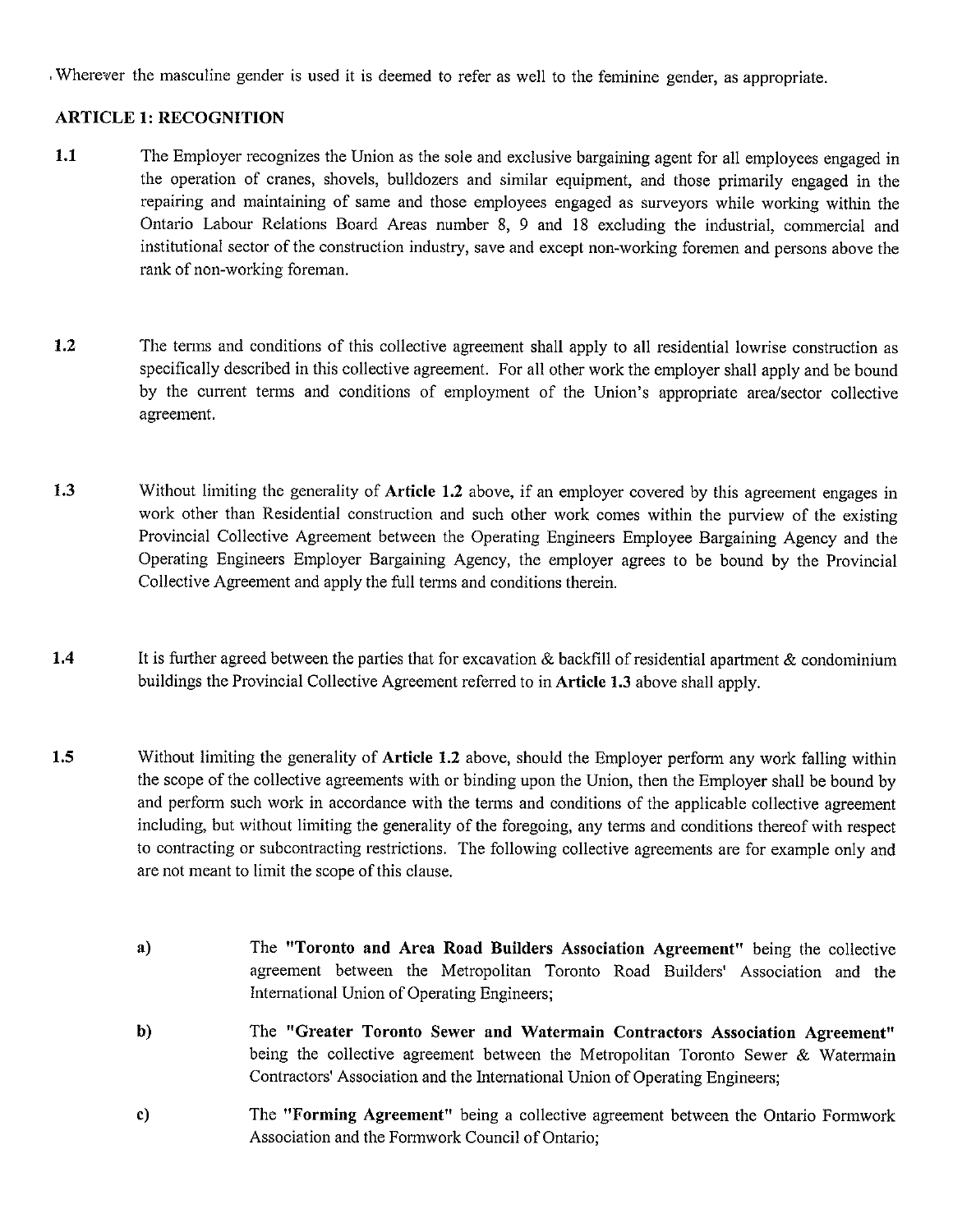- **d)**  The **"Utilities Agreement"** being a collective agreement between the Utility Contractors' Association of Ontario and the International Union of Operating Engineers;
- **e)**  The **"Demolition Agreement"** being a collective agreement between a group of Demolition Contractors and the International Union of Operating Engineers.
- **f)**  The **"Landscaping Agreement"** being a collective agreement between a group of Landscaping Contractors and the International Union of Operating Engineers.
- g) The **"Landclearing Agreement"** being a collective agreement between a group of Landclearing Contractors and the International Union of Operating Engineers.
- **h)**  The **"Milling Agreement"** being a collective agreement between a group of Milling Contractors and the International Union of Operating Engineers.
- **i)**  The **"Hydrovac Agreement"** being a collective agreement between a group of Hydrovac Contractors and the International Union of Operating Engineers.

# **ARTICLE 2: DURATION**

2.01 This Agreement shall become effective May I, 2019 and remain in effect until the 30th day of April, 2022 and shall continue in force from year to year unless either party shall furnish the other with notice of termination of, or proposed revision of, this Agreement within ninety (90) days before the 30th day of April 2022 or in a like period in the any year thereafter. The parties agree that it is their joint intention that this Agreement be effective up to and including April 30, 2022.

# **ARTICLE 3: UNION MEMBERSHIP AND UNION DUES**

- 3.01 Each employee shall, when working in a position within the bargaining unit described in Article 1.00 above, be required to be a member of and remain a member in good standing of the Union. If the Employer requires employees, it shall call the Union Dispatcher which shall supply the qualified personnel as soon as reasonably possible. If the Dispatcher is unable to supply acceptable personnel within twenty-four (24) hours, the Employer may obtain employees from any other source.
- 3.02 If an employee is hired from a source other than the Union Dispatcher, the Employer will notify the Union within two (2) days of hiring a new employee.
- 3.03 If an employee is hired from a source other than the Union Dispatcher, that employee shall become a member of the Union and must have an official Clearance Card issued by the Union office within two (2) day of commencing work with the Employer.
- 3.04 The Employer shall deduct initiation fees, Union dues, Advancement dues and annual assessments from the employee's wages and shall submit such deductions to the Union Office at 2245 Speers Rd, Oakville, Ontario L6L 6X8 on the first pay period of each month or as otherwise directed by the Union together with a list of employees from whom such deductions have been made.
- 3.05 Working Dues Check-Off: The Employer agrees to deduct from each employee in the bargaining unit, Working Dues at the rate of two percent (2%) of the employees total monetary package which includes the hourly rate, and vacation pay, health plan and pension for each hour earned. Such deductions shall be forwarded along with the remittances required under this Agreement and supporting information shall be as required by the Trustees on the Reporting Forms.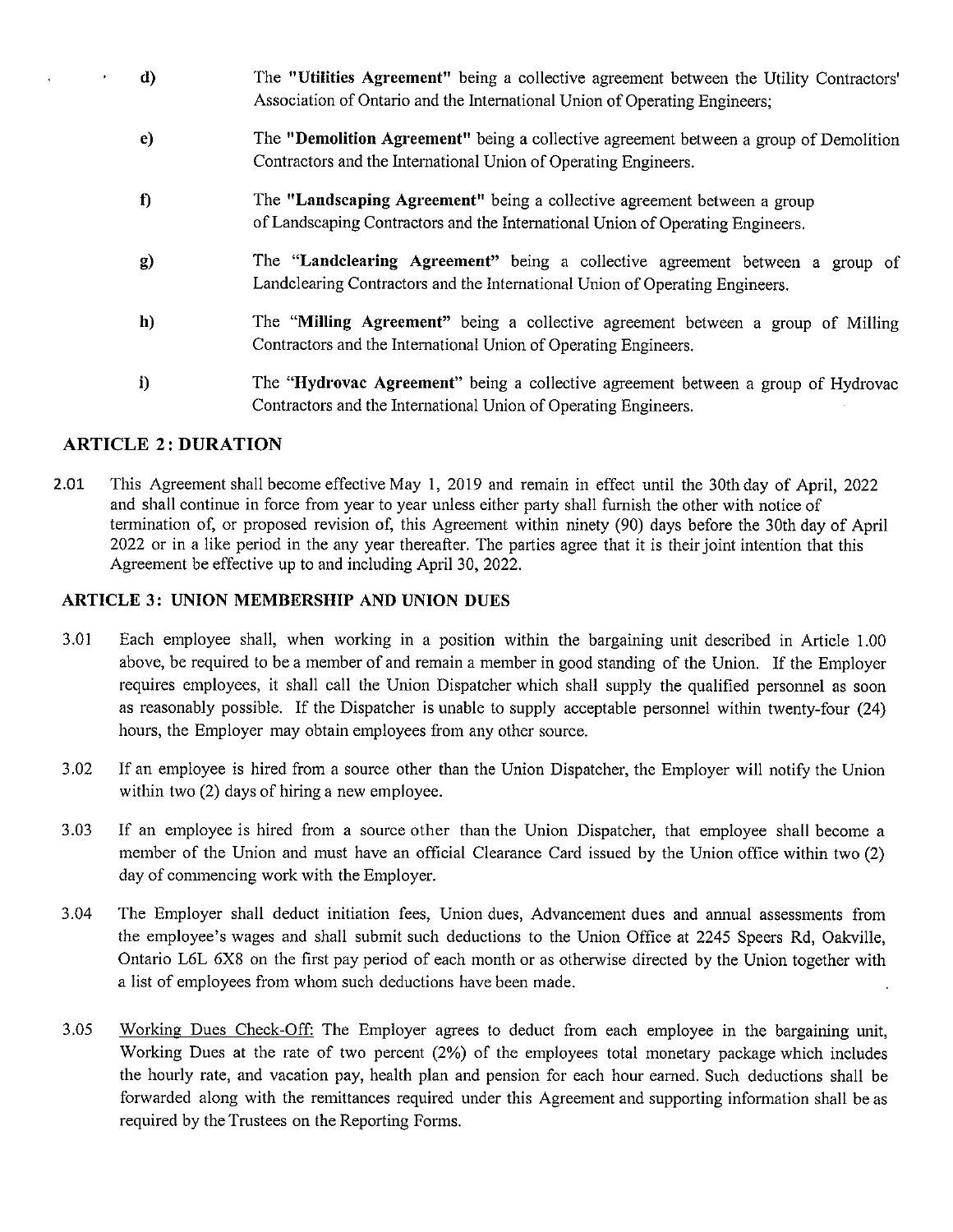• 3.06 • Advancement Dues Check-Off: The Employer shall deduct thirty cents (\$0.35) per hour for each hour earned by each employee covered by this Agreement when performing work covered by this Agreement for Advancement Dues. The amount deducted shall be remitted together with other monthly contributions and deductions in the matter set out in this Agreement.

Effective May 1, 2020, the amount of thirty-five cents (\$0.35) shall increase to forty cents (\$0.40) per hour for each hour earned by each employee covered by this Agreement for Advancement Dues.

3.07 Training Fund: The Employer shall contribute the sum of forty cents (\$0.40) per hour earned by each employee covered by this Agreement to the International Union of Operating Engineers, Local 793 Training Fund effective May 23, 2019

Effective May I, 2020 the Employer shall contribute the sum of forty cents (\$0.45) per hour for each hour earned by each employee covered by this Agreement, as the Employers contribution to a mutually trusteed Training Fund.

- 3.08 International Training Fund: The Employer shall contribute the sum of five cents (0.05¢) per hour earned by each employee covered by this Agreement, as the Employers contribution to a mutually trusteed International Training Fund for the duration of the Collective Agreement.
- 3.09 DeNovo: The Employer shall contribute two cents (\$0.02) per hour to the Health Plan for each hour earned by each employee in his employ as a DeNovo Treatment Centre contribution, to be submitted with the Health and Pension Fund payments herein provided.

# **ARTICLE 4: UNION REPRESENTATION**

- 4.01 A Business Representative of the Union shall have access to all jobs during working hours but in no case shall the Business Representative's visit interfere with the progress of the work, unless it is necessary to correct a violation of safety regulations, relating to this Agreement. When visiting a job site the Business Representative will, speak with one of the Employer's Supervisors, Foreman or the person responsible for the project before contacting employees.
- 4.02 It is agreed that a Steward may be appointed by the Union. In each case where a Steward has been appointed, the Union shall notify the Employer of such appointment in writing.

The Steward shall be one of the last two employees covered under the terms of this Agreement to remain, provided he is qualified and capable of doing the work.

- 4.03 The Steward, where possible, will be responsible for reporting any grievances to the Employer and to the Union Business Representative so that the issues can be taken up in the proper manner without delay.
- 4.04 Reasonable time shall be allowed for a Steward to perform his duties, however, these shall not interfere with his regular work and normal progress, unless safety is involved.
- 4.05 No discrimination shall be show against any Steward for carrying out his duties.
- 4.06 The Employer may engage owner/operators to perform the work covered by this agreement provided the engagement of the owner/operator does not result in the layoff of bargaining unit employees.
- 4.07 The Employer shall engage only those sub-contractors (or equipment from these sub-contractors) who are in contractual relations with the Union to perform work covered in this Agreement.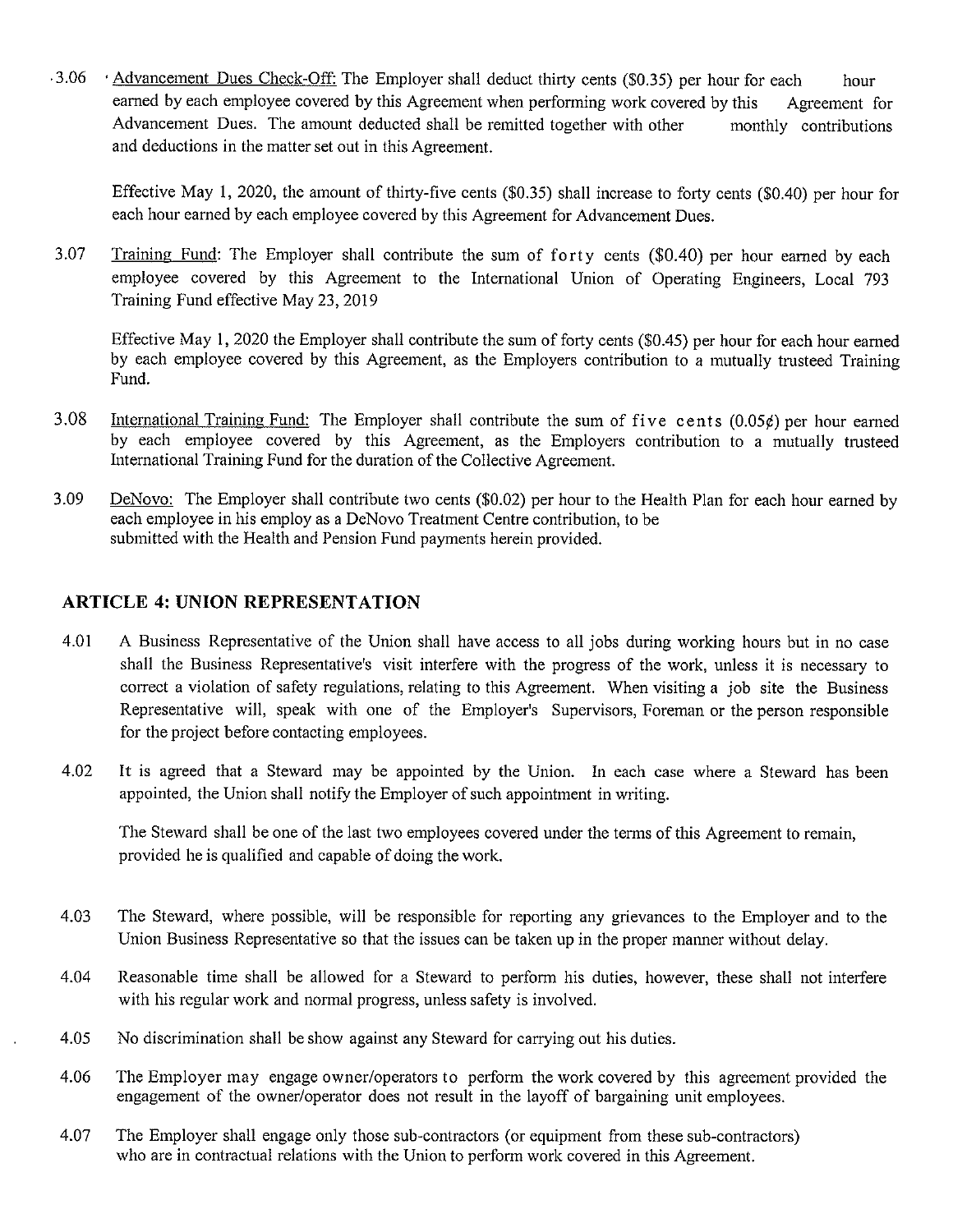- 4.08 The Employer shall engage only those owner operators who are in contractual relations with the Union to perform work covered in this Agreement.
- 4.09 The ratio of owner operators to employees shall not be significantly increased over the lifetime of this agreement. It is further agreed that said ratio of owner operator shall never be higher than twenty percent (20%) or two (2) owner operator per ten (10) Operating Engineers. Regular employee's employment and overtime provisions shall be protected.
- 4.10 The Employer shall request a clearance letter issued by the Union before hiring an owner operator.

#### **ARTICLE 5: MANAGEMENT RIGHTS**

- 5.01 The Union agrees that it is the exclusive function of the Employer:
	- (a) To conduct his business in all respects in accordance with his commitments and responsibilities, including the right to manage the jobs, locate, extend, curtail or cease operations, to detennine the number of men required at any or all operations, to determine the kinds and locations of machines, tools and equipment to be used and the schedules of productions, to judge the qualifications of the employees and to maintain order, discipline and efficiency;
	- (b) To hire, discharge, classify, transfer, promote, demote, layoff, suspend or otherwise discipline employees, provided that a claim by an employee that he has been discharged or disciplined without reasonable cause shall be subject to the provisions of the Grievance Procedure;
	- (c) To make, alter from time to time, and enforce reasonable rules of conduct and procedure to be observed by the employees; and it is agreed that these functions shall not be exercised in a manner inconsistent with the express provisions of this Agreement.
	- ( d) The sole and exclusive jurisdiction over operations, building, machinery and equipment shall be vested in the Employer.

# **ARTICLE 6: STRIKES AND LOCKOUTS**

6.01 In view of the grievance and arbitration procedure provided in this Agreement, it is agreed by the Union that there shall be no strike, picketing, slowdown or work, either complete or partial, and the Employer agrees that during the term of this Agreement there shall be no lockout.

# **ARTICLE 7: GRIEVANCE PROCEDURE**

- 7.01 There shall be the earnest effort on the part of both parties to this Agreement to settle promptly, through the procedure set out herein, any complaints, grievances or disputes arising from the interpretation, application or administration of the Agreement.
- 7.02 All grievances to be dealt with under Step 2 below shall be in writing on a form supplied by the Union and signed by the employee having such grievance.
- 7.03 Written grievances, to be valid, shall set out the nature of the grievance, the site where the perceived violation occurred, the date(s) the alleged violation occurred, the Article or Articles of the Agreement alleged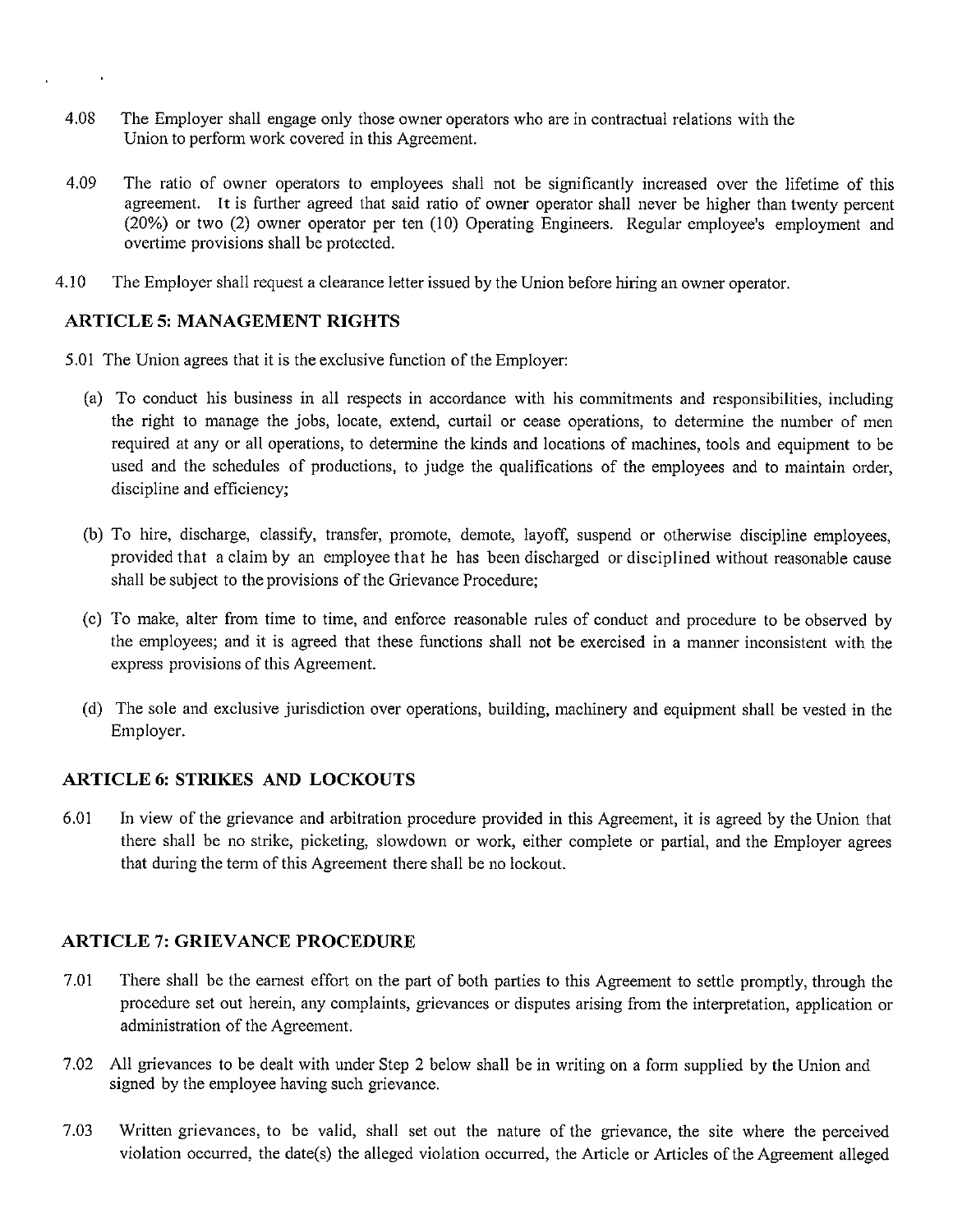- to have been violated and the nature of the remedy sought, and shall not be subject to change at later steps, except by mutual agreement in writing with the Employer, or in the case of remedy, by an Arbitrator.
- 7.04 In determining the time which is allowed in the various steps, Saturday, Sunday and Statutory Holidays shall be excluded and any time limits may be extended by mutual agreement in writing.
- 7.05 If the Union or an Employee do not meet the time limits set out in Article 6 and 7 hereof, or as extended in writing as set out above, the grievance shall be deemed to have been abandoned and may not be reopened.
- 7.06 The Employer shall designate and name the official to whom a grievance is submitted at Step **1** and 2 as set out below.
- 7.07 It is understood that an Employee has no grievance until he has first given his immediate supervisor/foreman the opportunity of adjusting his complaint. The Employee shall discuss the complaint with his immediate supervisor/foreman within forty eight (48) hours after the circumstances giving rise to the complaint have occurred. The supervisor/foreman shall give his response to complaint within forty eight ( 48) hours of receiving the complaint and failing settlement, it may be then taken up as a grievance as follows:
	- **<u>Step 1</u>** Within ten (10) days after the circumstances giving rise to the grievance occurred or originated (save and except grievances involving monetary items as defined in Section 6.08 below), the aggrieved employee, with or without the Steward, shall present his grievance in writing to the official of the Employer named by the Employer to handle grievances at this step. If a settlement satisfactory to the Union and the employee is not reached within two (2) full working days, a grievance may be presented as indicated at Step 2 at any time within four (4) full working days thereafter.
		- **Step 2** At this step, the grievance may be processed as an individual, joint or Union grievance and shall be presented in writing by a Union Steward or Representative to the company official assigned to handle written grievances. The Employer will give a response within 10 working days. Should no settlement satisfactory to the Union be reached the grievance may be submitted to arbitration further to Article 7.01.
- 7.08 Monetary grievances are defined as those involving payment of hours of work, rates of pay, overtime, vacation and statutory holiday pay, shift premiums, traveling expenses, room and board allowances, pension and welfare contributions, reporting allowances and dues, but not including grievances arising out of classification assignments. Such monetary grievances shall be brought forward at Step I within three (3) months after the circumstances giving rise to the grievance occurred or originated.

# **ARTICLE 8: ARBITRATION**

- 8.01 The Parties agree that any grievance concerning the interpretation agreement which has been properly carried through all the steps of the grievance procedure outlined Article 6, which has not been settled, may then be referred to arbitration at the request of either of the parties hereto within fifteen (15) days of the Employer's Response at Step 2.
- 8.02 No matter may be submitted to arbitration that has not been properly carried through all requisite steps of the grievance procedure, subject to a mutual agreement of the parties in writing.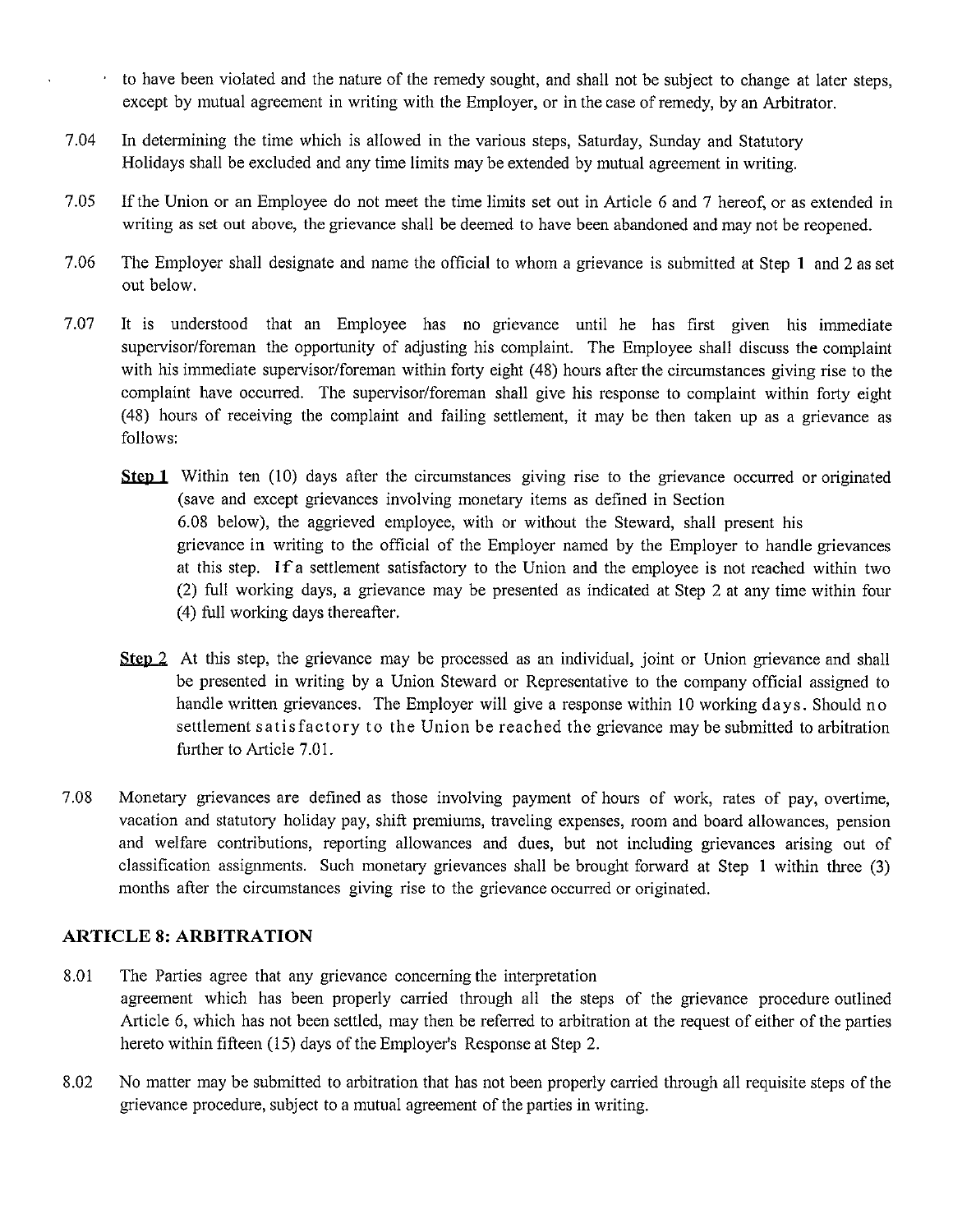- 8.03 · The parties acknowledge that the time limits set out in both the grievance and arbitration procedures must be strictly compiled with except by express written agreement to extend them.
- 8.04 The party submitting a grievance to arbitration may either refer the matter for hearing before the Ontario Labour Relations Board further to the process under s.133 of the Ontario *Labour Relations Act* (as may be amended) acting as arbitrator or may propose that the matter be heard by a single arbitrator appointed by the parties. Should the parties agree to have the matter heard by a single arbitrator the parties agree to continue to exchange names until a mutually agreeable arbitrator is identified who shall then be invited by the parties to hear and determine the matter. Should the parties be unable to agree on an arbitrator either party may request that the Ministry of Labour appoint one.
- 8.05 The parties will share the expense of the arbitrator.
- 8.06 The arbitrator shall have jurisdiction to interpret the provisions of this Agreement as is necessary to the determination of the grievance, but shall not have jurisdiction to alter, add to, subtract from or modify any of its items.

#### **ARTICLE 9: PAYMENT OF WAGES**

 $\ddot{\phantom{0}}$ 

- 9.01 Wages shall be paid weekly by Direct Deposit or cheque at the option of the Employer on the job and shall be accompanied by a slip outlining all hours of work, rate of pay, overtime hours, deductions for income tax, Unemployment Insurance, Canada Pension, etc. where applicable.
- 9.02 All layoffs shall occur at the end of the work day.
- 9.03 When employees who are laid off or the employment relationship is terminated they shall be paid up to date by the next regular payroll cycle. Should the Employer fail to send any outstanding wages and/or employment records by the next regular payroll cycle, the Employer shall pay eight (8) hours pay at the regular hourly rate for each additional regular working day the employee is required to wait for his pay and records, after notice to the Employer is given of the default and giving the Employer four (4) business days to correct such fault.

# **ARTICLE 10: VACATION AND STATUTORY HOLIDAY PAY**

10.01 Vacation and Statutory Holiday Pay shall be paid to each employee covered by this Agreement on each regular pay cheque, at a rate I 0% of the gross wages earned, less applicable deductions.

# **ARTICLE 11: GENERAL CONDITIONS**

- 11.01 The classifications set out in this Agreement include similar equipment, with or without attachments, in each group working on land, water, or underground; and shall be manned and/or operated by members the IUOE Local 793. Rates for new types not presently used by the Employer shall be classified and agreed upon by the Union and the Employer. The Union shall be notified in advance of intended use of such equipment and said rates agreed by the Employer and the Union shall be incorporated within seven (7) days of such use.
- 11.02 It is further agreed that no employee covered by this Agreement shall receive a reduction in wages and conditions through the introduction of Schedule A.
- 11.03 Salaried employees, or employees who operate only part time, shall not replace regular operators when overtime is to be worked.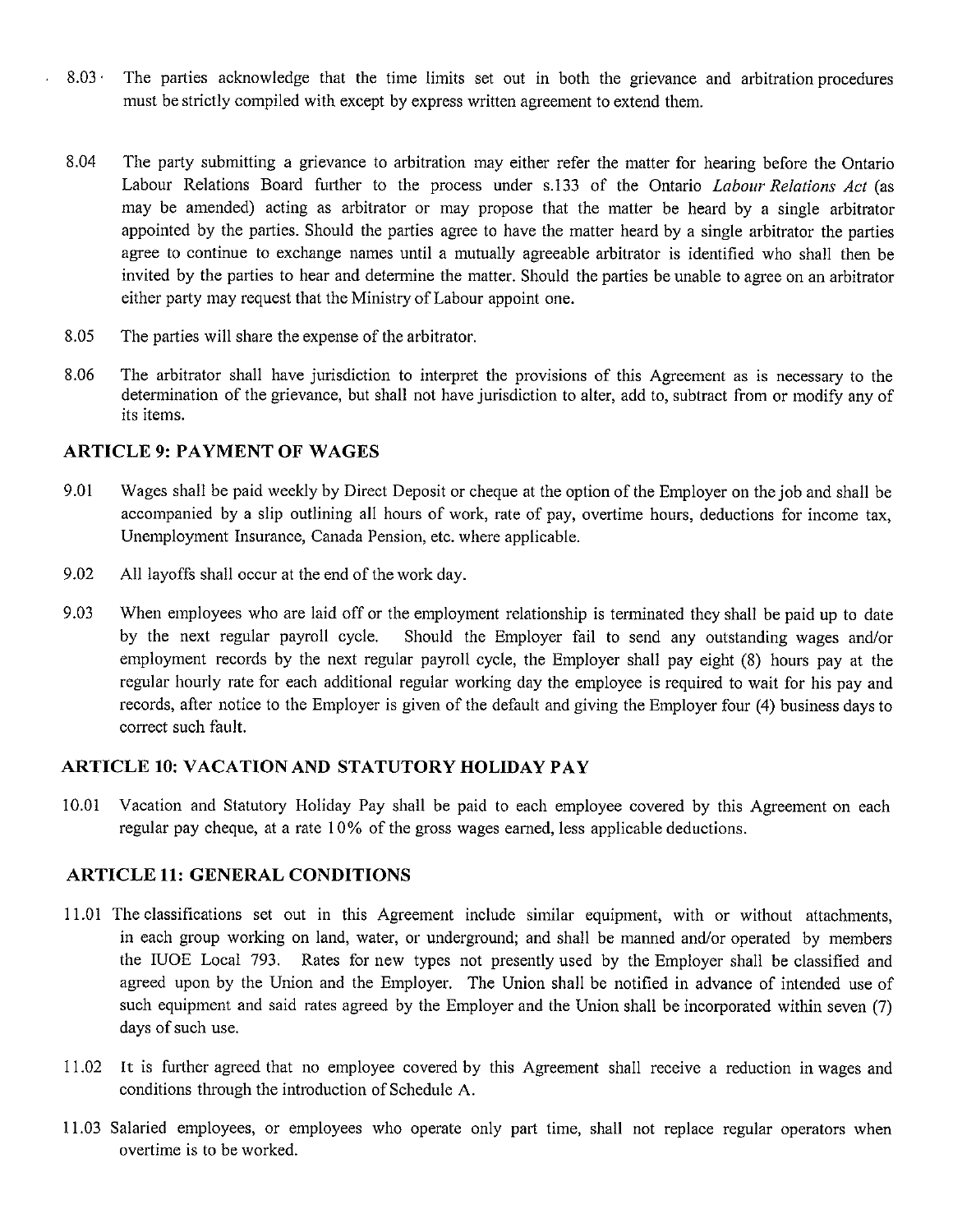- 11.04 Employees required to supply their own tools shall be provided a suitable and safe place to keep said tools.
- I 1.05 Employees will be granted a coffee break in each half of a shift at a time designated by the Employer.

### **ARTICLE 12: HEALTH AND SAFETY**

- 12.01 In co-operation with the Employer's overall program of accident prevention, the operator shall report to the Employer for immediate corrective action any unsafe conditions, unsafe acts, and violations of the safety regulations.
- 12.02 Every employee shall, as a condition of employment, be required to own a safety helmet of a type approved by the Construction Safety Association and the Employer agrees that such helmets may be purchased from him at cost
- 12.03 Every employee shall, as a condition of employment, be required to own and wear suitable protective footwear, safety glasses, welder's helmet and other personal protective equipment required in the normal course of his duties.
- 12.04 The Employer, the employees, and the Union agree to abide by the Occupational Health and Safety Act as amended from time to time and copies of which will be made available by the Employer upon request.
- 12.05 In co-operation with the Employer's overall program of accident prevention, the Steward shall report to the foreman for immediate corrective action any unsafe conditions, unsafe acts and violations of the legislation.
- 12.06 The operator of any equipment shall be directly responsible for the safe operation of same. If in doubt as to the ability of the equipment or the load, he shall not move same until safe conditions have been assured.
- 12.07 It shall be the duty of every employee to practice good housekeeping.
- 12.08 The Employer agrees that when work is being performed outside normal working hours, and Management and the Union consider it hazardous or a risk to the safety of the employee, arrangements shall be made to have other employees available in the case of emergency.
- 12.09 No employees shall be discharged by his Employer because he fails to work in unsafe conditions, contrary to the provisions of the Occupational Health and Safety Act and its Regulations as amended from time to time. Any refusal by an employee to abide by such regulations, after being duly warned, will be sufficient cause for termination.
- 12.10 Reinstatement of Employees upon Return from Industrial Accident:

An employee injured in the performance of his duties will resume his regular work when medically fit to so if work is available and he applies. The job of an injured worker shall be deemed to be available if upon his return to work within his classification on any project under this Agreement is being performed by an employee who was hired by the Employer or transferred or otherwise assigned to perform any work within the said classification on any project covered by this Agreement subsequent to the time of injury. An employee, who claims he has been denied employment contrary to this provision, may have recourse to the grievance and arbitration procedures set out in this Agreement. The above shall not necessarily apply if the injury is attributable solely to the wilful misconduct of the employee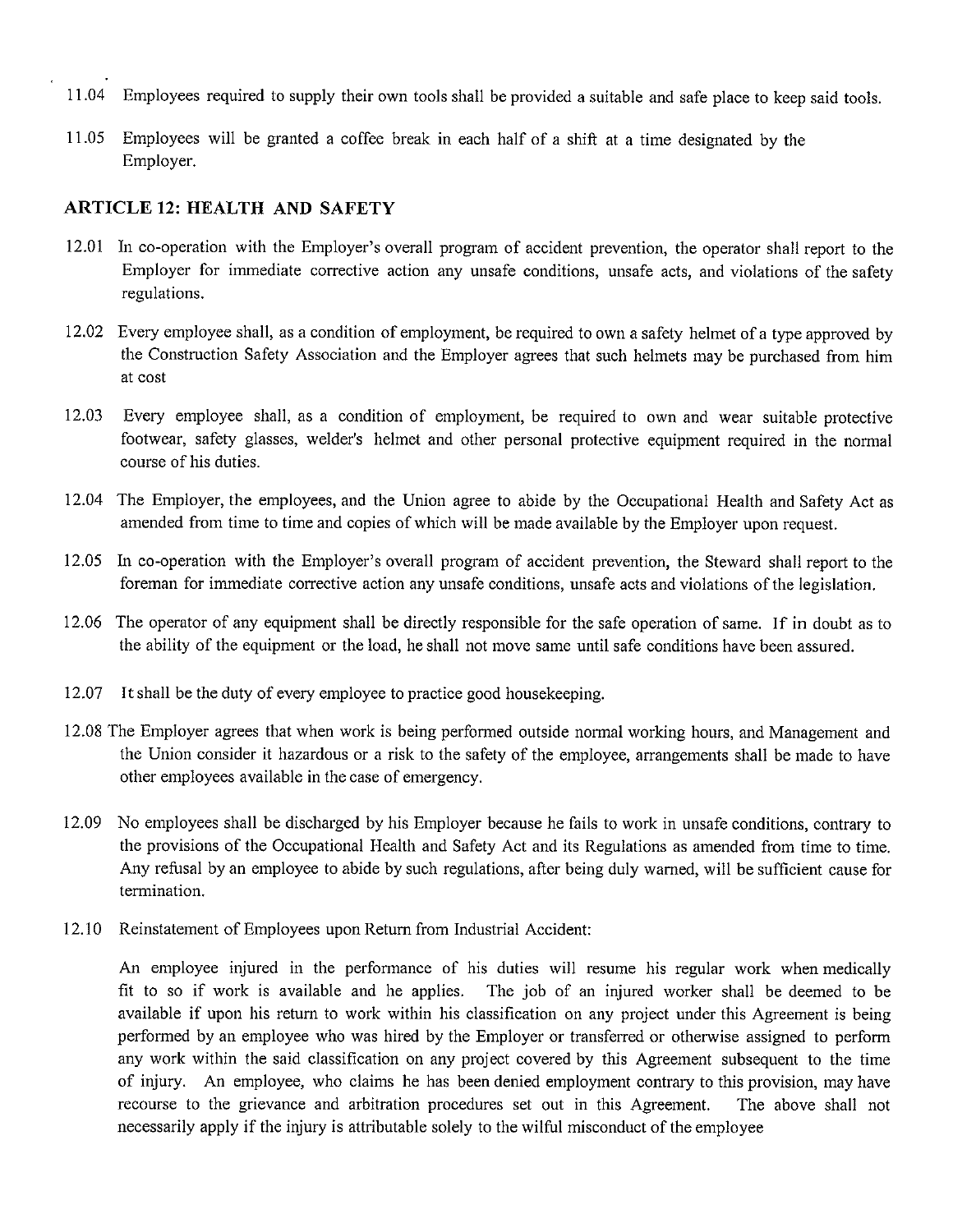# **ARTICLE 13: HOURS OF WORK, OVERTIME AND SHIFT PREMIUM**

- 13.01 The standard work shall be fifty-five (55) hours per week, Monday to Saturday inclusive.
- 13.02 Overtime for all work performed on Sunday and on the following Statutory Holidays, or any future Statutory Holidays proclaimed, shall be paid at the rate of double time  $(2x)$ :
	- I. New Year's Day
	- 2. Family Day
	- 3. Good Friday
	- 4. Victoria Day
	- 5. Canada Day/Dominion Day
	- 6. Labour Day
	- 7. Thanksgiving Day
	- 8. Christmas Day
	- 9. December 26
	- 10. Civic Holiday
- 13.03 Employees shall be allowed a one-half (1/2) hour unpaid lunch break between 11:30 am and 1 :00 p.m. It is understood that no employer shall be required to work more than five (5) consecutive hours without a onehalf (1/2) hour break.
- 13.04 Employees shall be allowed ten (10) minutes paid break in the morning on or around 10 am, and in the afternoon on or around 3 pm. For shift work every  $2^{nd}$  hour excluding lunch break.
- 13.05 Overtime at the rate of time and one-half (1-1/2) the regular day shift rate shall be paid after fifty- five (55) hours worked in any work week (defined as Monday to Saturday inclusive). All employees shall receive verbal authorization from a supervisor or manager before working overtime.
- 13.06 Where an employee starts their shift after 6:00 p.m. he shall receive a shift premium of two dollars (\$2.00) for each hour worked in the shift.

# **ARTICLE 14: REPORTING TIME**

- 14.01 Upon notification by the employer the day before of expected bad weather to call the following day, each employee must contact dispatch (or whichever other number the Employer directs) between 5:30 a.m. and 6:00 a.m. to inquire as to whether there are any weather issues on the employee's job site. If the employee is advised to stay home due to inclement weather, or fails to call in, Article 14.03 shall not apply.
	- a) If the employer fails to notify each employee, and there is an unpredicted weather situation, each employee must make the phone call as per article 14.01 above.
	- b) Failure by the employer to answer each employee calls as per article 14.01 above, than article 14.03
	- c) below will apply.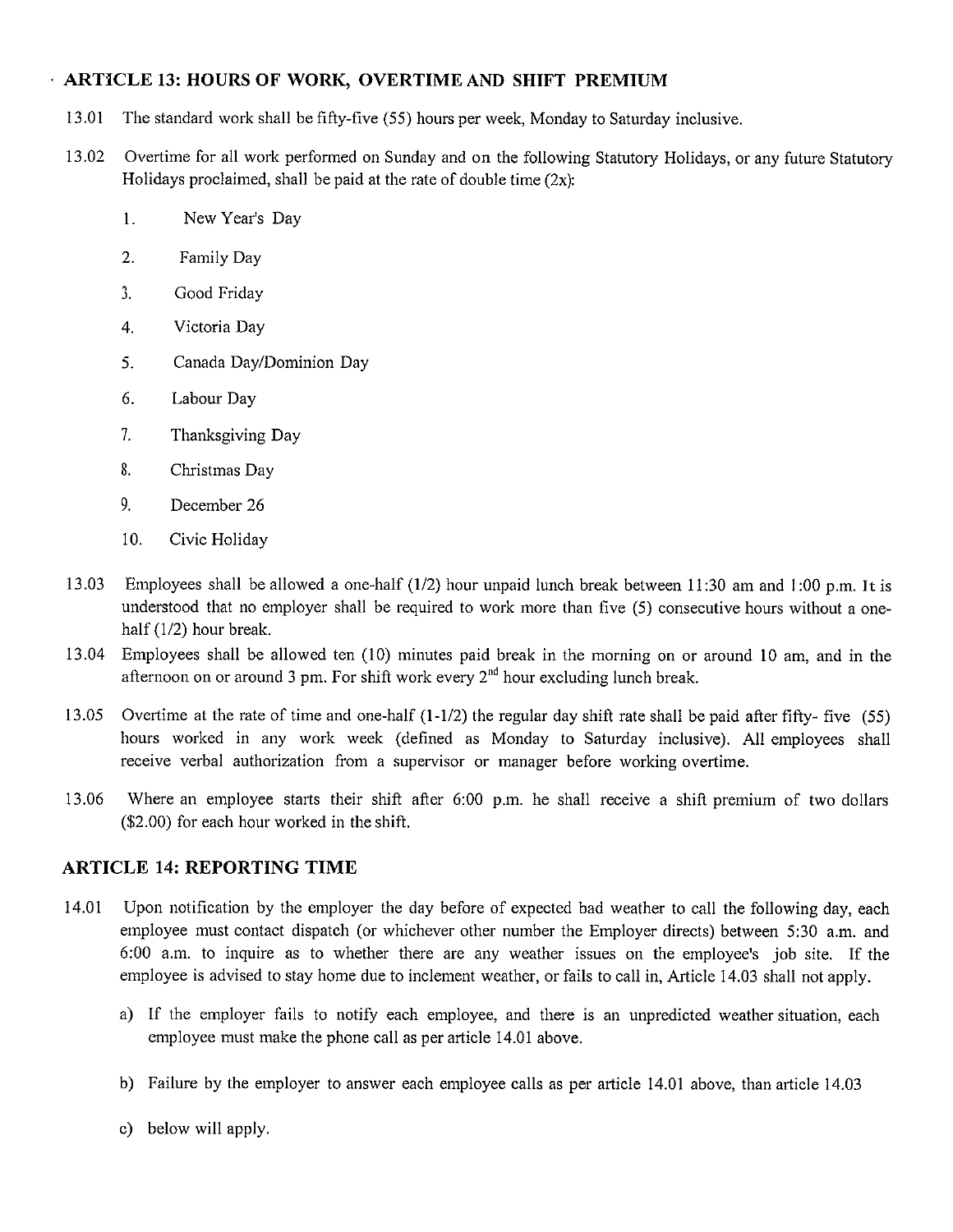- , 14.02 In the case of employees who are requested to and do report for work on Sundays and Holidays, the minimum hours applicable shall be four (4) hours at the applicable rate.
	- 14.03 Two (2) hours' pay, together with traveling expenses if applicable, shall be allowed by the Employer when an employee covered by this Agreement reports to work at the job site but there is no work that can be performed due to inclement weather, provided the employee remains on the job for two (2) hours after his designated starting time.

# **ARTICLE IS-TRAVEL ALLOWANCE**

- 15.01 The Union and the Employer agree that Board Areas 8, 18 and 9 (combined) shall be considered the Free Travel Zone. Employees may be assigned to work anywhere within the Free Travel Zone and no travel time or allowance applies.
- 15.02 Where an employer sends an employee who lives in either Board Area 8, 18 or 9 to work outside his board area of residence, the Employer shall pay the employee a travel allowance of forty eight cents (\$0.48) *(\$0.55)* per kilometre from the closest border point to the job site. Travel allowance shall be paid to and from the job site. If employee uses company vehicle, no travel allowance shall be paid.
- 15.03 It is understood that if the Employer requires an operator to be out of town overnight, the Employer will provide suitable room and board for the employee up to a maximum of ninety five dollars (\$95.00) per day. It is further understood that the Employer has a choice to provide accommodation and meals to the operators in lieu of the above payments.

# **ARTICLE 16-WELFARE AND PENSION**

16.01 Schedule "A" Welfare-Pension Plan Contribution

The Employer shall pay on behalf of each of its employees who are members of Local 793 into the Local 793 Welfare Benefits Plan (the "Health Plan") and the International Union of Operating Engineers, Local 793 members Pension Benefit Trust of Ontario (the "Pension Plan") in accordance with Schedule "A" of this Agreement.

It is agreed that Employers shall make a single monthly payment to an independent administrator appointed by the Trustees of the Health Plan and the Pension Plan for contributions owing to the two plans. The administrator shall be responsible for ensuring that the contributions are allocated and made on behalf of the Employer and each employee to the Health Plan and the Pension Plan, as set out in Schedule "A" of this Agreement.

16.02 These monies shall be remitted in accordance with this Collective Agreement and shall be remitted by the last day of the month following the month in which the hours have been earned, together with supporting information entered on a Reporting Form as designated by the Trustees and at no time shall the contributions be paid directly to the employee. If the Employer fails to remit any contributions, deductions or remittances for the Health Plan, the Pension Plan, dues, fees or assessments pursuant to 15.01, I.U.O.E., Local 793 Training Fund, Working Dues Check- off, Advancement Dues Check-off or Employer Labour Relations Fund, by the last day of the month due, the Employer shall pay to the appropriate fund as liquidated damages and not as a penalty, an amount equal to three percent (3%) per month, compounded monthly (42.6% per annum) for any delinquent contributions, deductions or remittances fifteen (15) days in arrears calculated from the date due, provided the Employer has received fifteen (15) days' prior written notice to correct such delinquency and has not done so.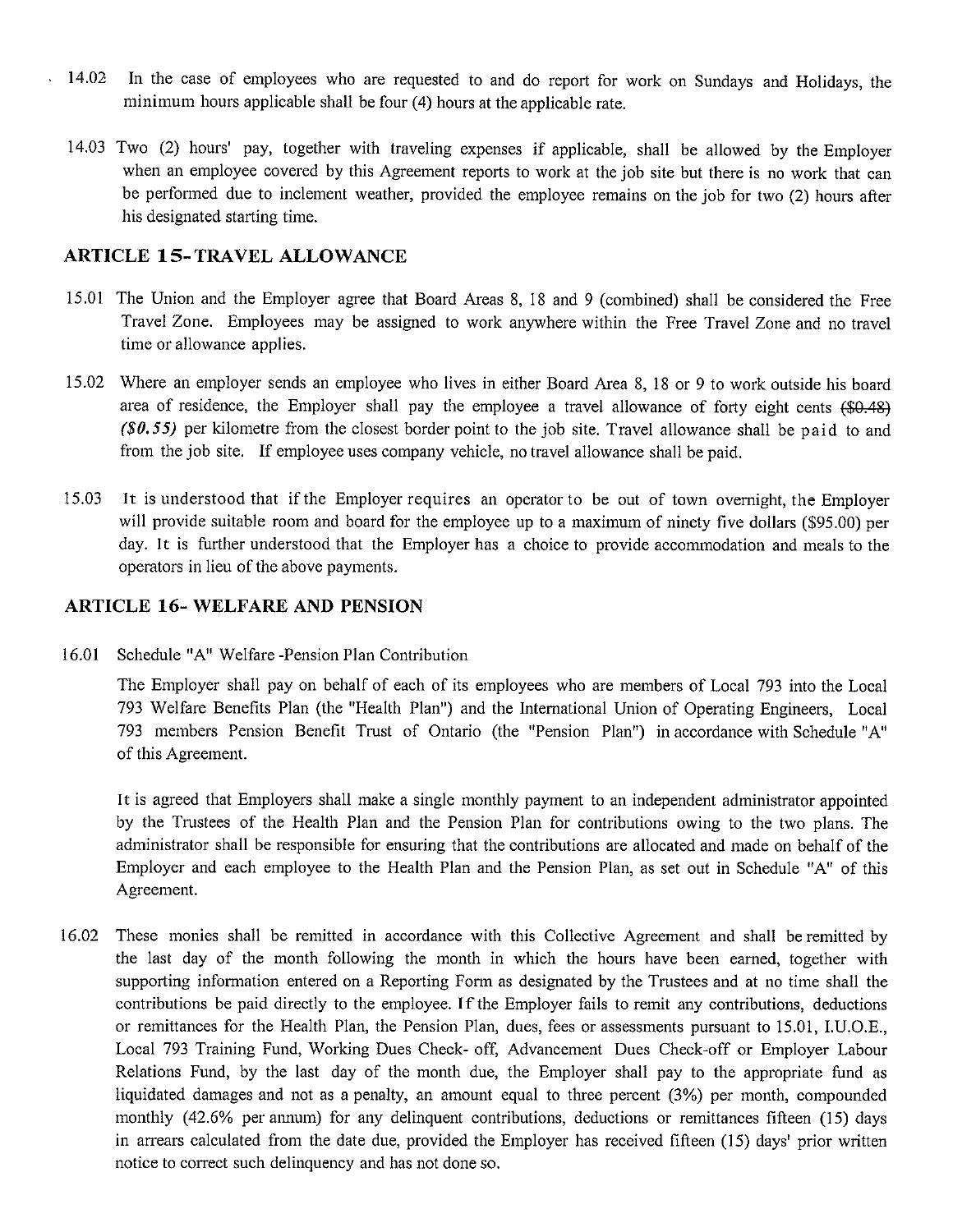- I 6.03 With reasonable cause (which means that the Employer has been given notice under Article 16.02 and has failed to correct the delinquency two (2) or more times in any rolling twelve (12) month period the Trustees may request an Employer to submit to them within a stipulated period a certified audited statement of payroll contributions to these funds for a period not to exceed the period from the effective date of this Agreement until the date the audit takes place. Such statements shall reply to the questions submitted to the Employer by the Trustees.
- 16.04 If the Employer does not submit the certified audited statement as per Article 16.03, the Trustees may appoint an independent chartered accountant to perform an audit of the Employer's records only with respect to the Employer's contributions or deductions to the required Employee Benefit Plan. For the purposes of such audit the Employer shall permit the independent chartered accountant access to the documents or information required for such an audit at either the Employer's premises or the offices of the Employer's accountant (at the Employer's option).
- 16.05 Where the trustees appoint an auditor, the cost of the audit shall be borne by the appropriate funds or plans, but the cost of the audit shall be borne by the Employer if the Employer is found to be in deliberate violation of the Agreement. In addition, the trustees may assess a penalty not to exceed twenty thousand (\$20,000.00) dollars, if the audit discloses any deliberate violation.
- I 6.06 In the event such audit reveals that the Employer has failed to remit contributions in accordance with the provisions of this Agreement, the Employer shall, within fifteen (15) days of receipt of written notice from the Trustees, remit all outstanding contributions together with any liquidated damages required under the tenns of Article 16.02 above and completed supporting contribution report forms as required by the Plan.
- 16.07 When an Employer fails to remit all delinquent contributions the provisions of Step 2 in Article 6 shall apply and the Union, on instructions from the Trustees, shall immediately institute proceedings against the delinquent Employers under Section 133 of the *Labour Relations Act* of Ontario. All costs of such actions shall be borne by the appropriate plan or fund unless otherwise recoverable.
- 16.08 The parties recognize that the payments to the various Trust Funds as required by this Agreement are part of a total wage package. For the purposes of directors' liability to employees under the Ontario *Business Corporations Act* and the Canada *Business Corporations Act,* the wages set out in this Agreement is the total wage packages set out in Schedules "A" attached hereto.
- 16.09 Where the Union has taken prior proceedings and obtained a decision from the Ontario Labour Relations Board or an arbitrator against an Employer for delinquent contributions, deductions or remittances, the Union may require the said Employer to post a cash bond, certified cheque or other form of security acceptable to the Union, not to exceed Twenty Thousand Dollars (\$20,000.00), or an amount equal to three (3) months of contributions whichever is the greater amount, to be held in trust by the Trustees for a period to be detennined by the Trustees. In the event that the said Employer again becomes delinquent for contributions, deductions or remittances, the Union and/or the Trustees may apply the cash bond or certified cheque, or any portion thereof, to satisfy the delinquency and require the Employer to replenish the cash bond or certified cheque in a higher amount. In the event that the cash bond or certified cheque does not satisfy the full amount of the delinquency, the Union may take other proceedings to recover the balance.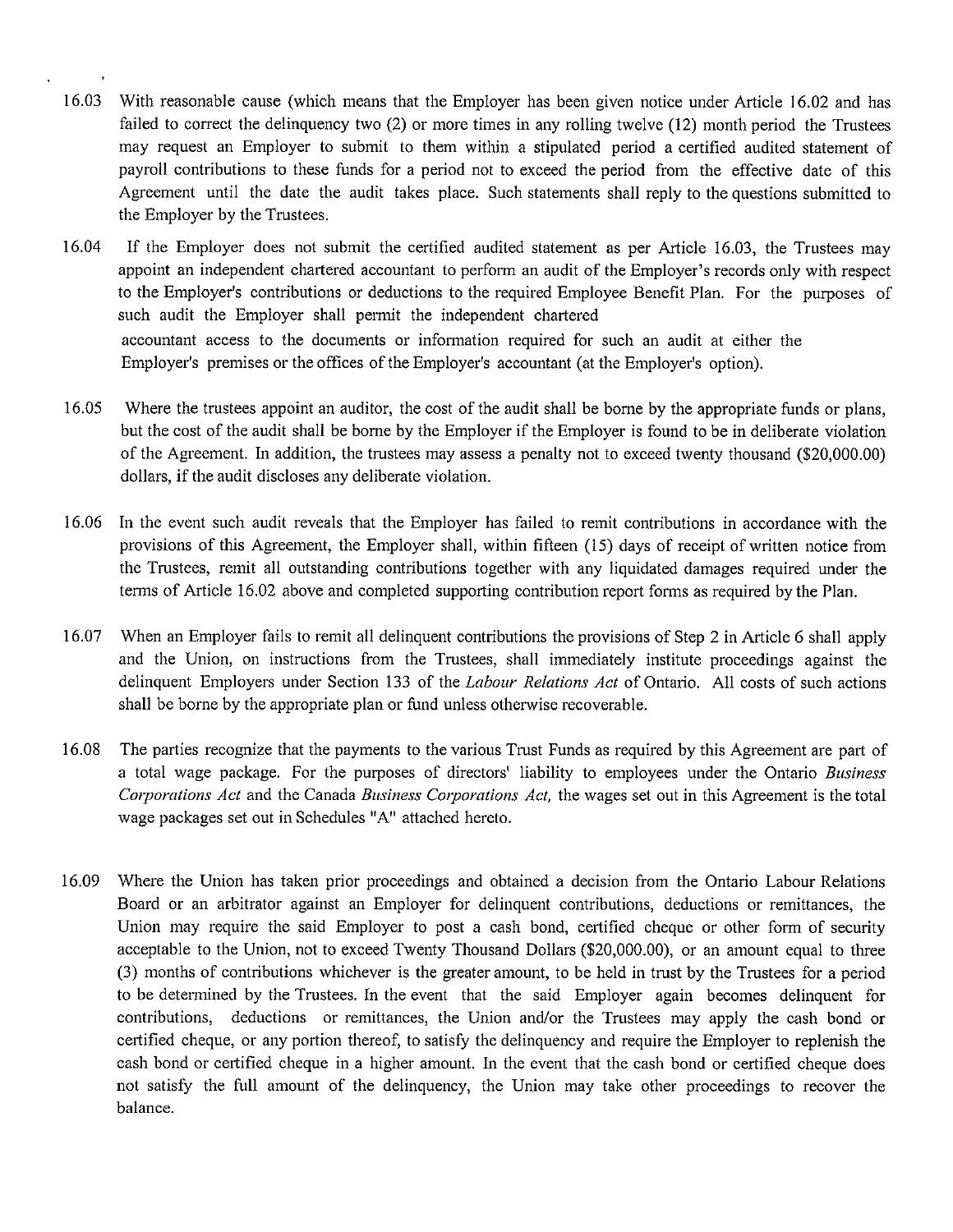- , 16.10, If an Employer does not have any employees in his employ, he shall submit a NIL report in accordance with the provisions of Article 16.02,
	- 16.11 The trustees of the employee benefit plans referred to in this Collective Agreement shall promptly notify the Union of the failure by the Employer to pay any employee benefit contributions required to be made under this Collective Agreement and which are owed under the said plans in order that the Programs Administrator of the Employee Wage Protection Program may deem that there has been an assignment of compensation under the said program in compliance with the Regulations of the *Employment Standards Amendment Act, 1991* in relation to the Employee Wage Protection Program,

# **ARTICLE 17: WAGES**

- 17.01 Wages schedules applicable to various job classifications are as set forth on Schedule **"A"** attached hereto and made part hereof. The wages shall only apply to all work covered by this Agreement.
- 17.02 Skill and Ability Recognition Premium (for Classification I and 2 only) (the "Premium"):

The Union and the Employer jointly recognize the benefits of hiring and maintaining qualified employees, The parties also recognize the importance of encouraging improved work performance of employees through positive supervision and providing effective training and work opportunities to develop higher levels of skill ability, efficiency and effort to perform bargaining unit work, In recognition of the benefits the Employer receives as a result of employing qualified employees, each ,employee in these classifications may be eligible to receive a skill and ability Premium of no less than one dollar and fifty cents per hour (\$1,50),

The Premium, if any, shall be determined by the Employer. Employees shall be advised of the Employer's decision prior to the commencement of work at the beginning of each construction season ( defined as April to March of each year), In connnunicating its decision, at the employee's request the Employer shall also provide sufficient information to the employee about his current skill and ability, *etc,* and levels and areas for improvement. Once a Premium is paid to an employee under this Article it shall be effective for the entire construction season, The Employer shall reassess the Premium, if any, paid to employees at the beginning of each subsequent construction season.

In determining whether a Premium is paid to any employee, including the amount of the Premium, the Employer in exercising its discretion shall not act in a manner that is arbitrary, discriminatory or in bad faith.

l 7.03 Time spent by an Employee in training, instruction, and/or education that they are directed to participate in by their Employer or is otherwise required by the Employer, by statute, or by regulation and may be necessary for an employee to continue performing the duties of their job, or may be necessary before an employee can be recalled to work, shall constitute hours worked for which an employee will be compensated pursuant to the terms of this Agreement.

#### **ARTICLE 18: APPRENTICES**

18.01 The purpose of this Article 1s to provide a program to train skilled tradesman by making provisions for earthmoving trainees and apprentices in this Agreement.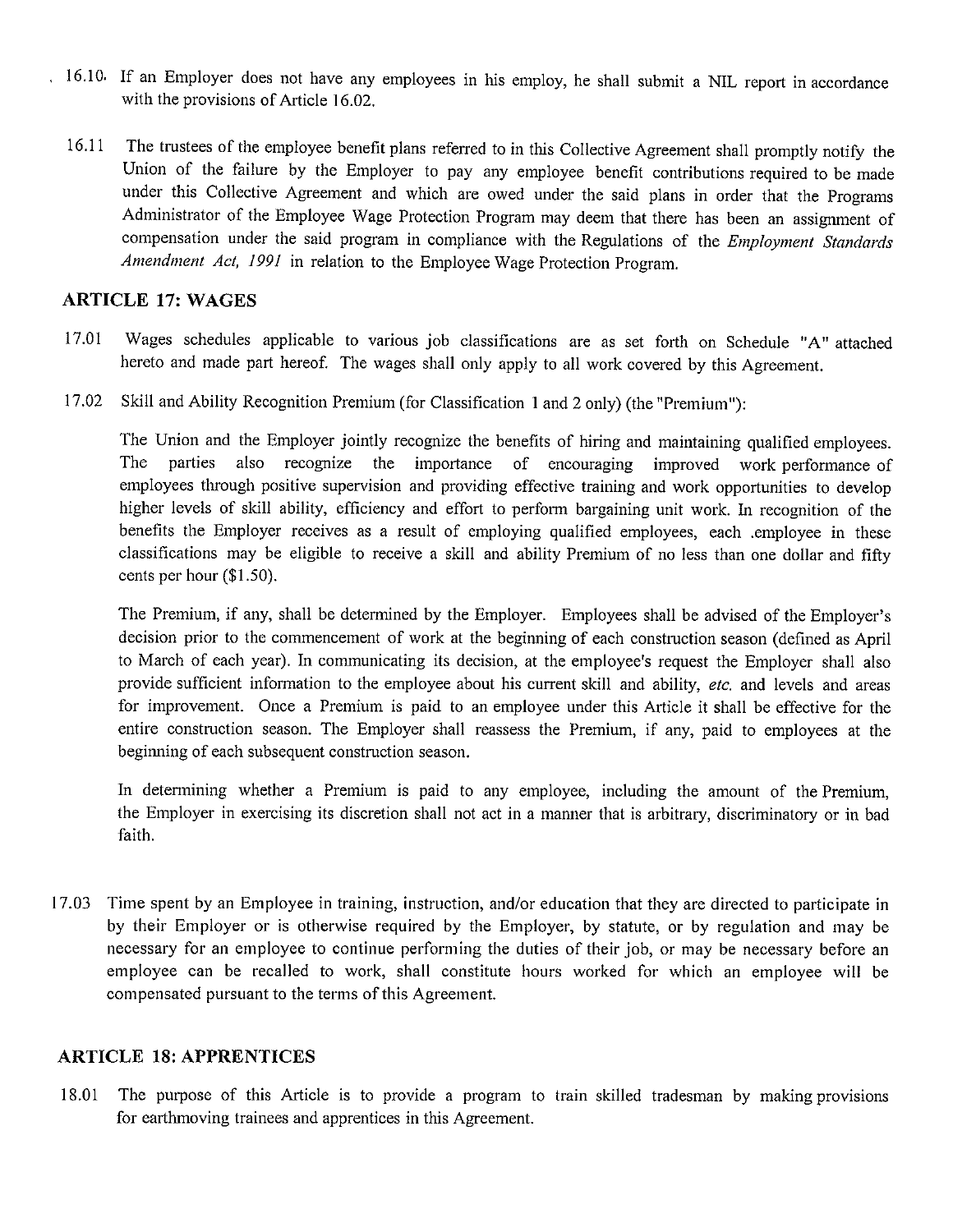- I 8.02 Apprentices shall mean employees considered to be in the training stage of their careers by the Union. The Union and the Employer shall discuss and agree whether an individual is an Apprentice.
- 18.03 When the Employer wishes to employ and Apprentice, the Employer shall notify the Union. The Union Dispatcher shall make immediate efforts to dispatch an Apprentice within (2) days of the receipt for request.
	- a) If an Apprentice is hired from a source other than the Union Dispatcher, the Employer will notify the Union within two  $(2)$  days of hiring a new employee.
	- b) b) If an Apprentice is hired from a source other than the Union Dispatcher, he shall become a member of the Union and must have an official Clearance Card issued by the Union office within seven (7) day of commencing work with the Employer.
	- c) The Parties agree that no Pension and Benefit will be submitted for the first month from the day of hiring for an Apprentice hired from a source other than the Union Dispatcher. However the Apprentice will be required to pay all the Union dues as per the collective agreement.

#### 18.04

- a) An Indentured Heavy Equipment Apprentice entering the industry who has taken pre-employment training through the Operating Engineers Training Institute of Ontario will work for his first 1,000 hours at fifty percent (50%) of the current base rate for the machine which he is operating.
- b) When an Apprentice has completed his first 1,000 hours plus all of the related training provided for in the Training Standards of the Training Fund, and after written assessment by the Employer and the Training Fund, each Apprentice will be employed for the next 1,000 hours at sixty percent (60%) of the current base rate for his classification.
- c) When an Apprentice has completed 2,000 hours plus all of the related training provided for in the Training Standards of the Training Fund, and after written assessment by the Employer and the Training Fund, each Apprentice will be employed for the next 500 hours at seventy-five (75%) of the current base rate for his classification.
- d) After completion of 2,500 hours of on-the-job training and all related training as from time to time specified by the Training Fund the Apprentice will then fit into the work force at the rate of pay provided for in the Collective Agreement.
- e) Hours spent at the Training Institute shall constitute hours worked for purposes of rate mcreases.
- t) Employers shall make every effort to keep Apprentices on a steady basis in order to complete their training hours as quickly as possible.
- g) Employers shall request Apprentices through the Union District Offices who, in turn, will notify the Training Fund at 2245 Speers Road, Oakville. All dispatching of apprentices shall be done from the appropriate Union District Office under the Direction of the Training Fund.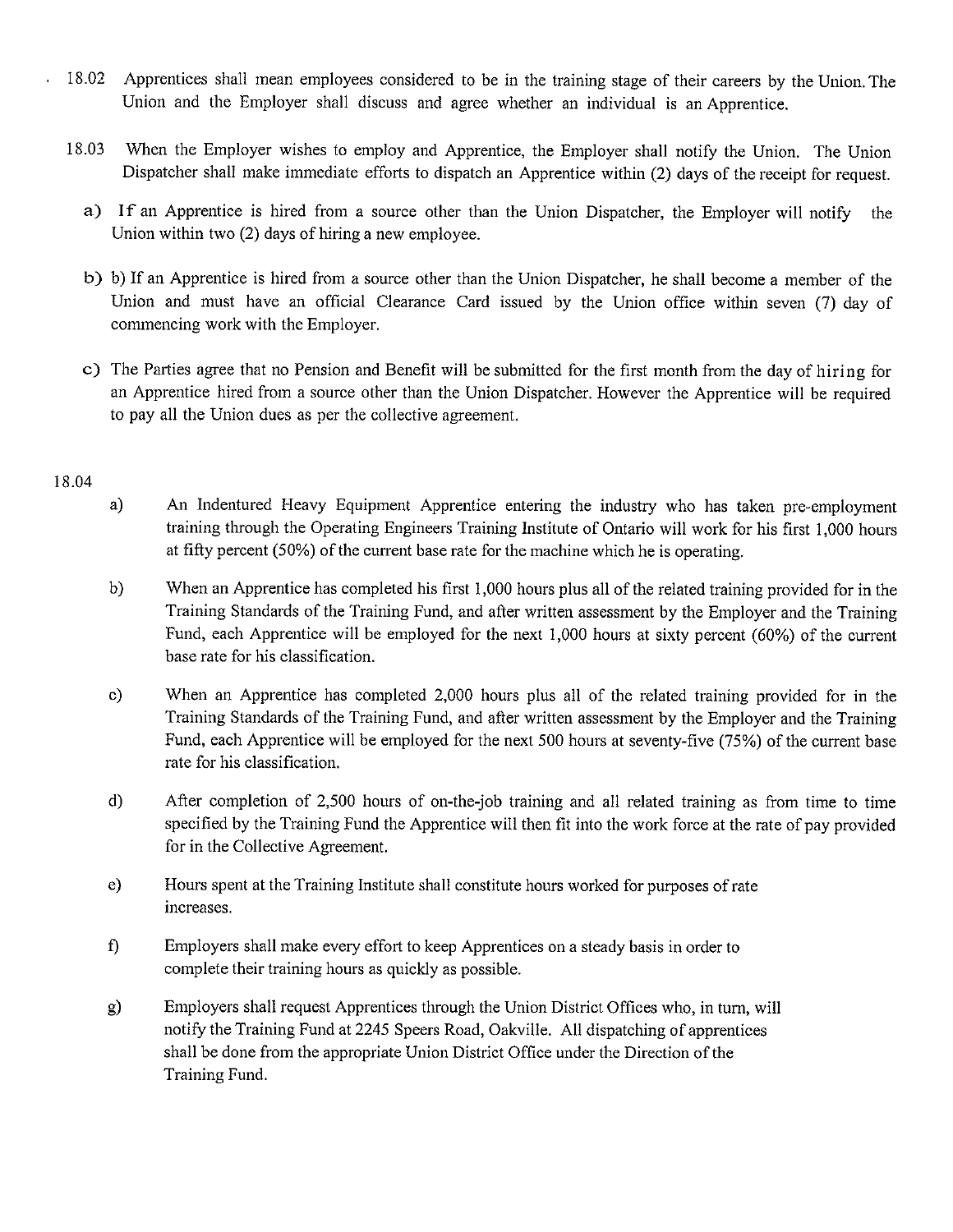# ↑ Ratio of Apprentices

The ratio of Indentured Heavy Equipment Apprentices employed by the Employer may be a minimum of one (1) Apprentice to each five (5) Journeymen Operating Engineers in his employ, but in all cases, the ratio shall be a minimum of one (1) Apprentice to each ten (10) Journeymen Operating Engineers or as otherwise authorized in writing by the Union.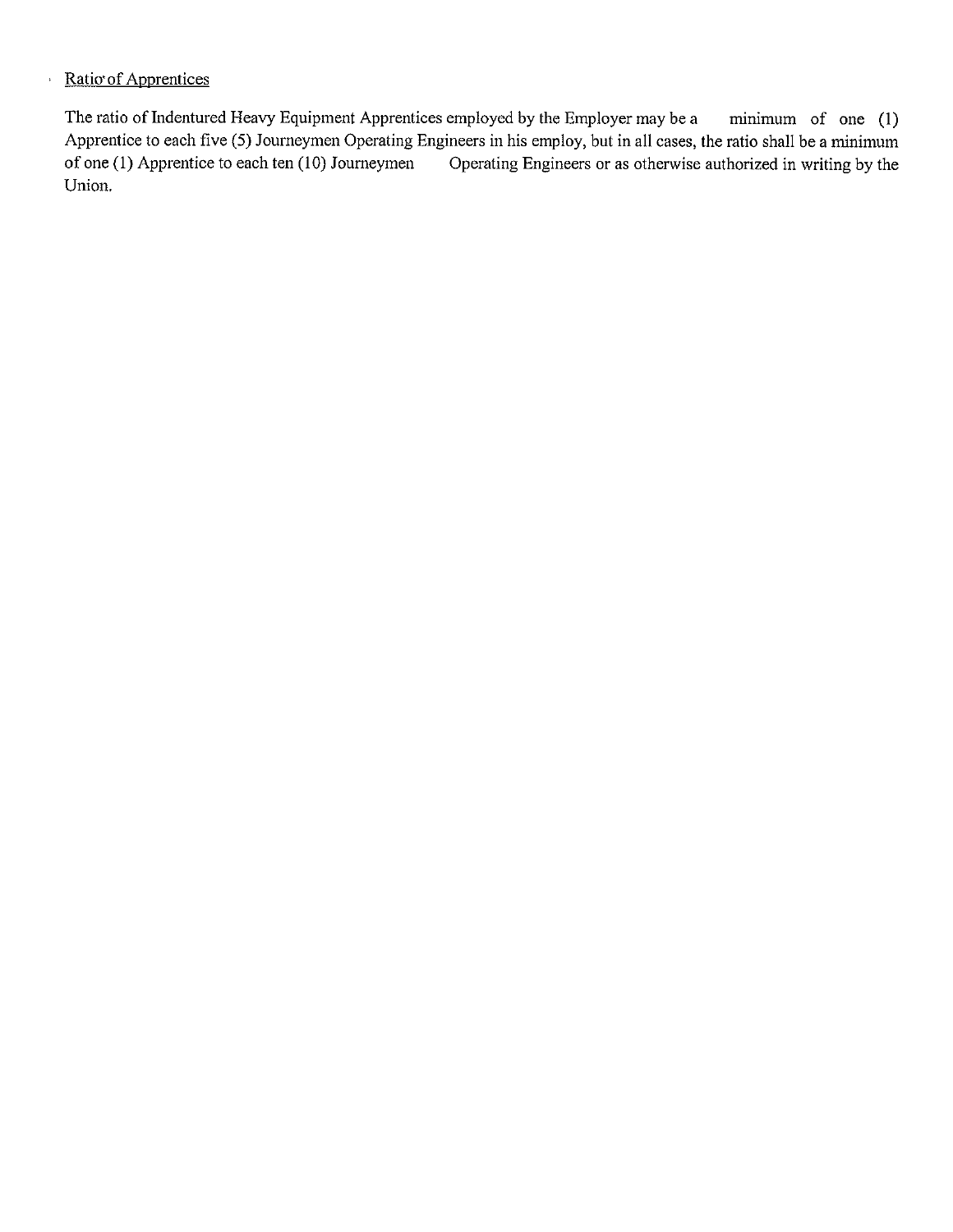IN WITNESS WHEREOF, each of the parties hereto has caused this Collective Agreement to be signed by its duly authorized representatives this  $\vert 5 \rangle$ of  $\overline{S}J_{\gamma}$ ,  $20\overline{\chi}$ ;

ONBEHALF OF THE EMPLOYER

RONI EXCAVATING LIMITED Signature

Please Print Name and Title (Note: please complete date line above)

Address

 $\delta$ 

Concord, Ontario, L4K 4P3 City, Province, Postal Code

905-738-6655 Telephone and Fax Number(s)

Email Address

ONBEHALFOFTHEUNION

**INTERNATIONAL UNION OF OPERATING ENGINEERS, LOCAL 793** 

(Note: please complete date line above)<br>100 Macintosh Limited<br>Address Redshaw, President

Rick Kerr, Treasurer

Joe Dowdall, Vice-President

Brian Alexander, Recording-Corresponding Secretary

Recommended by: Shawn McLeary Business Representative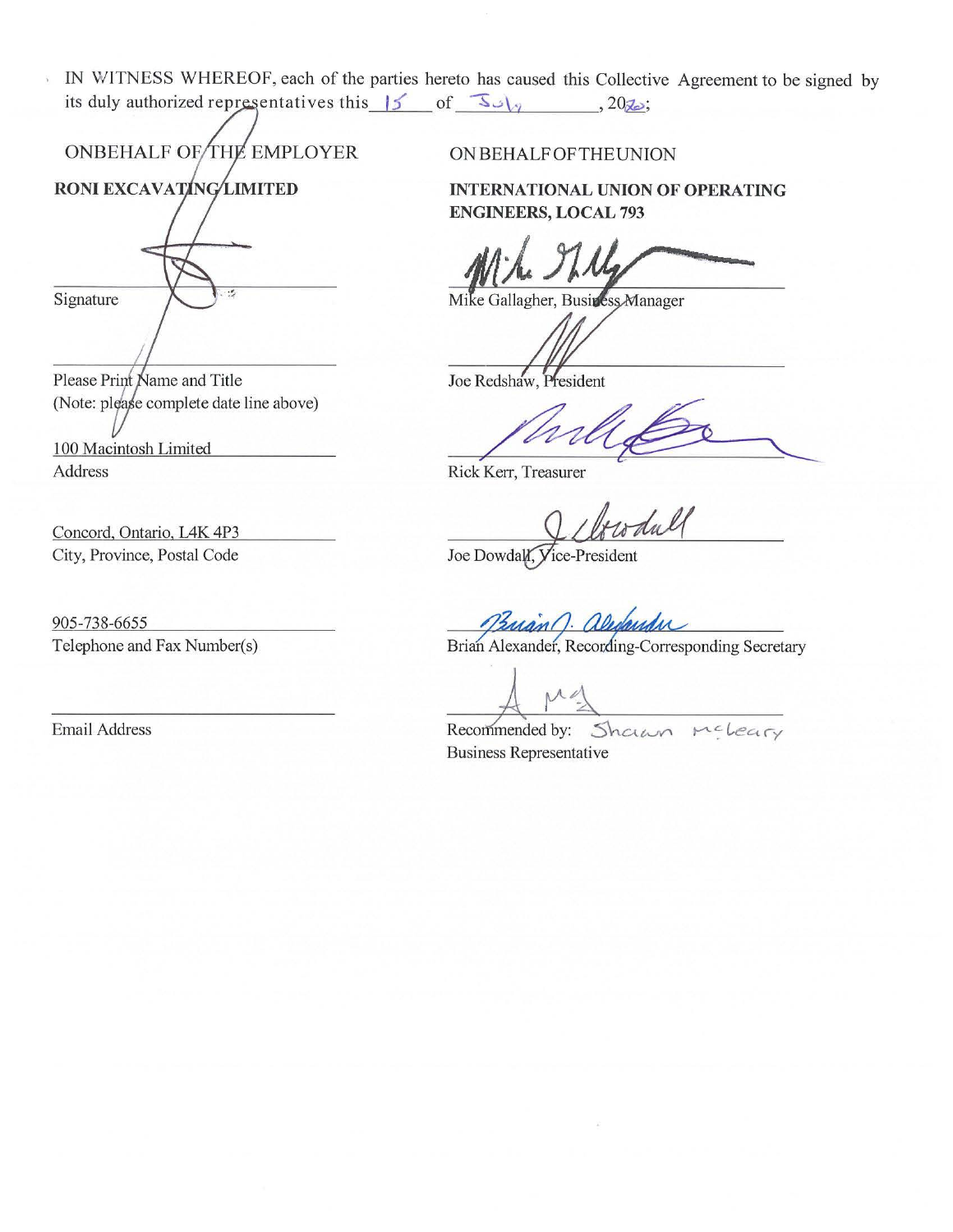# **SCHEDULE "A"**

The Employer shall pay the rates and make the remittances attached hereto.

# **Classification 1:**

 $\ddot{\phantom{a}}$ 

Foundation excavation

Excavators, Gradall or similar equipments performing the above described work

|                       |         |        | Board area 8  |         |        |             |         |
|-----------------------|---------|--------|---------------|---------|--------|-------------|---------|
| <b>Effective Date</b> | Wage    | V. pay | Pension       | Benefit | W.dues | Training F. | Total   |
| May 1/18              | \$32.00 | \$3.20 | \$1.90        | \$3.30  | 2%     | \$0.30      | \$40.70 |
| May 1/19              | \$32.86 | \$3.29 | \$1.90        | \$3.50  | 2%     | \$0.40      | \$41.95 |
| May 1/20              | \$33.81 | \$3.38 | \$1.90        | \$3.70  | $2\%$  | \$0.45      | \$43.24 |
| May 1/21              | \$34.90 | \$3.50 | \$1.90        | \$3.80  | 2%     | \$0.45      | \$44.55 |
|                       |         |        | Board area 9  |         |        |             |         |
| <b>Effective Date</b> | Wage    | V. pay | Pension       | Benefit | W.dues | Training F. | Total   |
| May 1/18              | \$31.06 | \$3.11 | \$1.90        | \$3.30  | 2%     | \$0.30      | \$39.67 |
| May 1/19              | \$31.93 | \$3.19 | \$1.90        | \$3.50  | $2\%$  | \$0.40      | \$40.92 |
| May 1/20              | \$32.88 | \$3.29 | \$1.90        | \$3.70  | $2\%$  | \$0.45      | \$42.22 |
| May 1/21              | \$33.97 | \$3.40 | \$1.90        | \$3.80  | 2%     | \$0.45      | \$43.52 |
|                       |         |        | Board area 18 |         |        |             |         |
| <b>Effective Date</b> | Wage    | V. pay | Pension       | Benefit | W dues | Training F. | Total   |
| May 1/18              | \$30.78 | \$3.08 | \$1.90        | \$3.30  | 2%     | \$0.30      | \$39.36 |
| May 1/19              | \$31.65 | \$3.17 | \$1.90        | \$3.50  | 2%     | \$0.40      | \$40.62 |
| May 1/20              | \$32.59 | \$3.26 | \$1.90        | \$3.70  | 2%     | \$0.40      | \$41.90 |
| May 1/21              | \$33.69 | \$3.37 | \$1.90        | \$3.80  | 2%     | \$0.45      | \$43.21 |

Classification 2:

Finish grade to subgrade including back fill

Dozer, Grader or any other type of equipment performing the above described work.

| Board area 8          |         |        |              |         |        |             |         |
|-----------------------|---------|--------|--------------|---------|--------|-------------|---------|
| <b>Effective Date</b> | Wage    | V. pay | Pension      | Benefit | W.dues | Training F. | Total   |
| May 1/18              | \$31.04 | \$2.48 | \$1.90       | \$3.30  | 2%     | \$0.30      | \$39.02 |
| May 1/19              | \$31.34 | \$3.13 | \$1.90       | \$3.50  | $2\%$  | \$0.40      | \$40.27 |
| May 1/20              | \$32.29 | \$3.23 | \$1.90       | \$3.70  | 2%     | \$0.45      | \$41.57 |
| May 1/21              | \$33.38 | \$3.34 | \$1.90       | \$3.80  | 2%     | \$0.45      | \$42.87 |
|                       |         |        | Board area 9 |         |        |             |         |
| <b>Effective Date</b> | Wage    | V. pay | Pension      | Benefit | W.dues | Training F. | Total   |
| May $1/18$            | \$30.05 | \$2.40 | \$1.90       | \$3.30  | 2%     | \$0.30      | \$37.95 |
| May 1/19              | \$30.36 | \$3.04 | \$1.90       | \$3.50  | 2%     | \$0.40      | \$39.20 |
| May 1/20              | \$31.32 | \$3.13 | \$1.90       | \$3.70  | 2%     | \$0.45      | \$40.50 |
| May 1/21              | \$32.41 | \$3.24 | \$1.90       | \$3.80  | 2%     | \$0.45      | \$41.80 |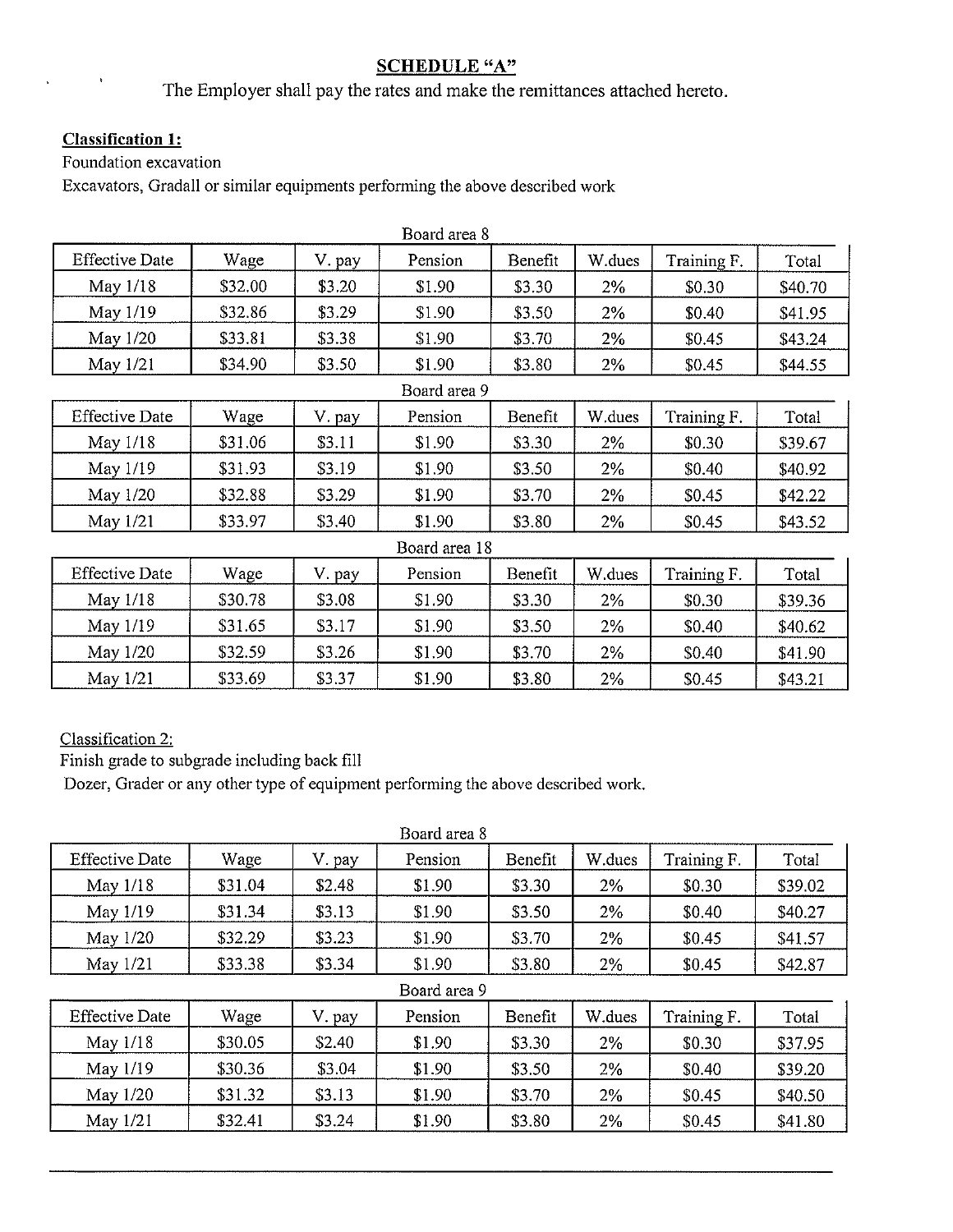| <b>Effective Date</b> | Wage    | pay    | Pension | Benefit | W.dues       | Training F. | Total   |
|-----------------------|---------|--------|---------|---------|--------------|-------------|---------|
| May $1/18$            | \$29.80 | \$2.38 | \$1.90  | \$3.30  | 2%           | \$0.30      | \$37.68 |
| May 1/19              | \$30.12 | \$3.01 | \$1.90  | \$3.50  | 2%           | \$0.40      | \$38.93 |
| May $1/20$            | \$31.07 | \$3.11 | \$1.90  | \$3.70  | 2%<br>\$0.45 |             | \$40.23 |
| May 1/21              | \$32.16 | \$3.22 | \$1.90  | \$3.80  | 2%           | \$0.45      | \$41.53 |

Classification 3:

General and rough subgrade work but not performing Bulk excavation:

Track loader, front end loader, excavator, dozer or any other type of equipment performing the above described work

|                       |         |        | Board area 8  |         |        |             |         |
|-----------------------|---------|--------|---------------|---------|--------|-------------|---------|
| <b>Effective Date</b> | Wage    | V. pay | Pension       | Benefit | W.dues | Training F. | Total   |
| May 1/18              | \$28.79 | \$2.30 | \$1.90        | \$3.30  | 2%     | \$0.30      | \$36.59 |
| May 1/19              | \$29.13 | \$2.91 | \$1.90        | \$3.50  | 2%     | \$0.40      | \$37.84 |
| May 1/20              | \$30.08 | \$3.01 | \$1.90        | \$3.70  | 2%     | \$0.45      | \$39.14 |
| May 1/21              | \$31.69 | \$3.17 | \$1.90        | \$3.80  | 2%     | \$0.45      | \$40.44 |
|                       |         |        | Board area 9  |         |        |             |         |
| <b>Effective Date</b> | Wage    | V. pay | Pension       | Benefit | W.dues | Training F. | Total   |
| May 1/18              | \$27.80 | \$2.22 | \$1.90        | \$3.30  | $2\%$  | \$0.30      | \$35.52 |
| May 1/19              | \$28.15 | \$2.82 | \$1.90        | \$3.50  | 2%     | \$0.40      | \$36.77 |
| May 1/20              | \$29.11 | \$2.91 | \$1.90        | \$3.70  | 2%     | \$0.45      | \$38.07 |
| May 1/21              | \$30.20 | \$3.02 | \$1.90        | \$3.80  | 2%     | \$0.45      | \$39.37 |
|                       |         |        | Board area 18 |         |        |             |         |
| <b>Effective Date</b> | Wage    | V. pay | Pension       | Benefit | W.dues | Training F. | Total   |
| May $1/18$            | \$27.57 | \$2.21 | \$1.90        | \$3.30  | 2%     | \$0.30      | \$35.28 |
| May 1/19              | \$27.94 | \$2.79 | \$1.90        | \$3.50  | 2%     | \$0.40      | \$36.53 |
| May 1/20              | \$28.89 | \$2.89 | \$1.90        | \$3.70  | $2\%$  | \$0.45      | \$37.83 |
| May 1/21              | \$29.98 | \$3.00 | \$1.90        | \$3.80  | 2%     | \$0.45      | \$39.13 |

Classification 4:

General maintenance and garbage cleanup work

Industrial type of tractor with excavating attachment or any other type of equipment performing the above described work

| <b>Effective Date</b> | Wage    | V. pay | Pension | Benefit | W dues | Training F. | Total   |
|-----------------------|---------|--------|---------|---------|--------|-------------|---------|
| May $1/18$            | \$26.52 | \$2.12 | \$1.90  | \$3.30  | 2%     | \$0.30      | \$34.14 |
| May 1/19              | \$26.90 | \$2.69 | \$1.90  | \$3.50  | 2%     | \$0.40      | \$35.39 |
| May 1/20              | \$27.86 | \$2.79 | \$1.90  | \$3.70  | 2%     | \$0.45      | \$36.70 |
| May $1/21$            | \$28.95 | \$2.90 | \$1.90  | \$3.80  | 2%     | \$0.45      | \$38.00 |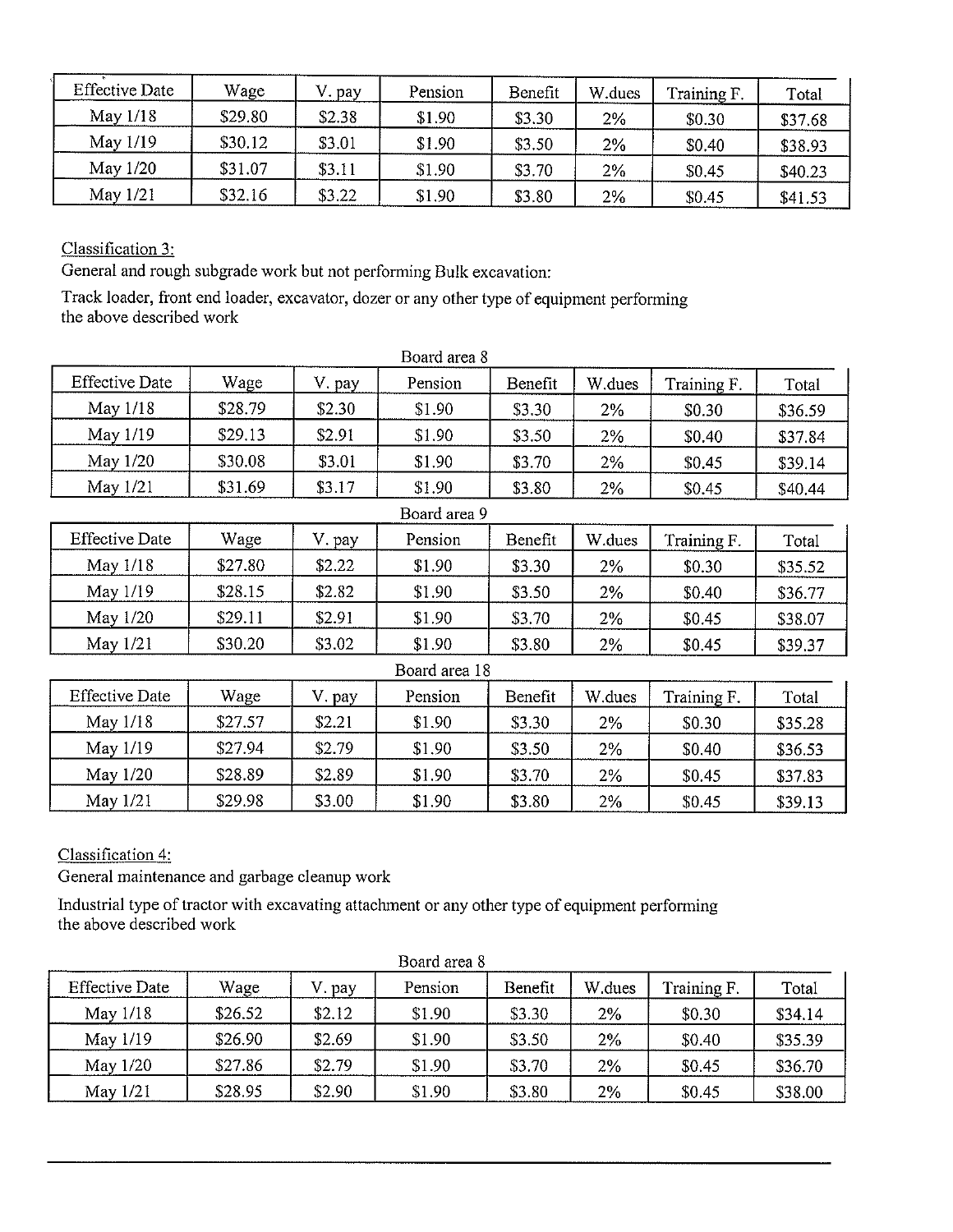|                       | Board area 9 |        |               |         |        |             |         |  |  |
|-----------------------|--------------|--------|---------------|---------|--------|-------------|---------|--|--|
| <b>Effective Date</b> | Wage         | V. pay | Pension       | Benefit | W.dues | Training F. | Total   |  |  |
| May 1/18              | \$25.53      | \$2.04 | \$1.90        | \$3.30  | 2%     | \$0.30      | \$33.07 |  |  |
| May 1/19              | \$25.93      | \$2.59 | \$1.90        | \$3.50  | 2%     | \$0.40      | \$34.32 |  |  |
| May 1/20              | \$26.88      | \$2.69 | \$1.90        | \$3.70  | 2%     | \$0.45      | \$35.62 |  |  |
| May 1/21              | \$27.97      | \$2.80 | \$1.90        | \$3.80  | 2%     | \$0.45      | \$36.92 |  |  |
|                       |              |        | Board area 18 |         |        |             |         |  |  |
| <b>Effective Date</b> | Wage         | V. pay | Pension       | Benefit | W.dues | Training F. | Total   |  |  |
| May $1/18$            | \$25.28      | \$2.02 | \$1.90        | \$3.30  | 2%     | \$0.30      | \$32.80 |  |  |
| May 1/19              | \$25.69      | \$2.57 | \$1.90        | \$3.50  | 2%     | \$0.40      | \$34.05 |  |  |
| May 1/20              | \$26.64      | \$2.66 | \$1.90        | \$3.70  | 2%     | \$0.45      | \$35.35 |  |  |
| May $1/21$            | \$27.73      | \$2.77 | \$1.90        | \$3.80  | 2%     | \$0.45      | \$36.65 |  |  |

Classification 5:

Clean up roads and site:

Skid Steer Loader, Industrial type of tractor with or without attachment, sweepers , or any other types of equipment performing the above described work

| Board area 8          |         |        |              |         |        |             |         |  |
|-----------------------|---------|--------|--------------|---------|--------|-------------|---------|--|
| <b>Effective Date</b> | Wage    | V. pay | Pension      | Benefit | W.dues | Training F. | Total   |  |
| May 1/18              | \$23.55 | \$1.88 | \$1.90       | \$3.30  | 2%     | \$0.30      | \$30.93 |  |
| May 1/19              | \$23.98 | \$2.40 | \$1.90       | \$3.50  | $2\%$  | \$0.40      | \$32.18 |  |
| May 1/20              | \$24.94 | \$2.49 | \$1.90       | \$3.70  | $2\%$  | \$0.45      | \$33.48 |  |
| May 1/21              | \$26.03 | \$2.60 | \$1.90       | \$3.80  | 2%     | \$0.45      | \$34.78 |  |
|                       |         |        | Board area 9 |         |        |             |         |  |
| <b>Effective Date</b> | Wage    | V. pay | Pension      | Benefit | W.dues | Training F. | Total   |  |
| May 1/18              | \$22.57 | \$1.81 | \$1.90       | \$3.30  | 2%     | \$0.30      | \$29.88 |  |
| May 1/19              | \$23.03 | \$2.30 | \$1.90       | \$3,50  | 2%     | \$0.40      | \$31.13 |  |
| May 1/20              | \$23.98 | \$2.40 | \$1.90       | \$3.70  | 2%     | \$0.45      | \$32.43 |  |
| May 1/21              | \$25.07 | \$2.51 | \$1.90       | \$3.80  | 2%     | \$0.45      | \$33.73 |  |
|                       |         |        |              |         |        |             |         |  |

| Board area 18         |         |        |         |         |        |             |         |  |  |
|-----------------------|---------|--------|---------|---------|--------|-------------|---------|--|--|
| <b>Effective Date</b> | Wage    | V. pay | Pension | Benefit | W.dues | Training F. | Total   |  |  |
| May $1/18$            | \$22.31 | \$1.78 | \$1.90  | \$3.30  | 2%     | \$0.30      | \$29.59 |  |  |
| May 1/19              | \$22.76 | \$2.28 | \$1.90  | \$3.50  | 2%     | \$0.40      | \$30.84 |  |  |
| May 1/20              | \$23.72 | \$2.37 | \$1.90  | \$3.70  | 2%     | \$0.45      | \$32.14 |  |  |
| May $1/21$            | \$24.81 | \$2.48 | \$1.90  | \$3.80  | 2%     | \$0.45      | \$33.44 |  |  |